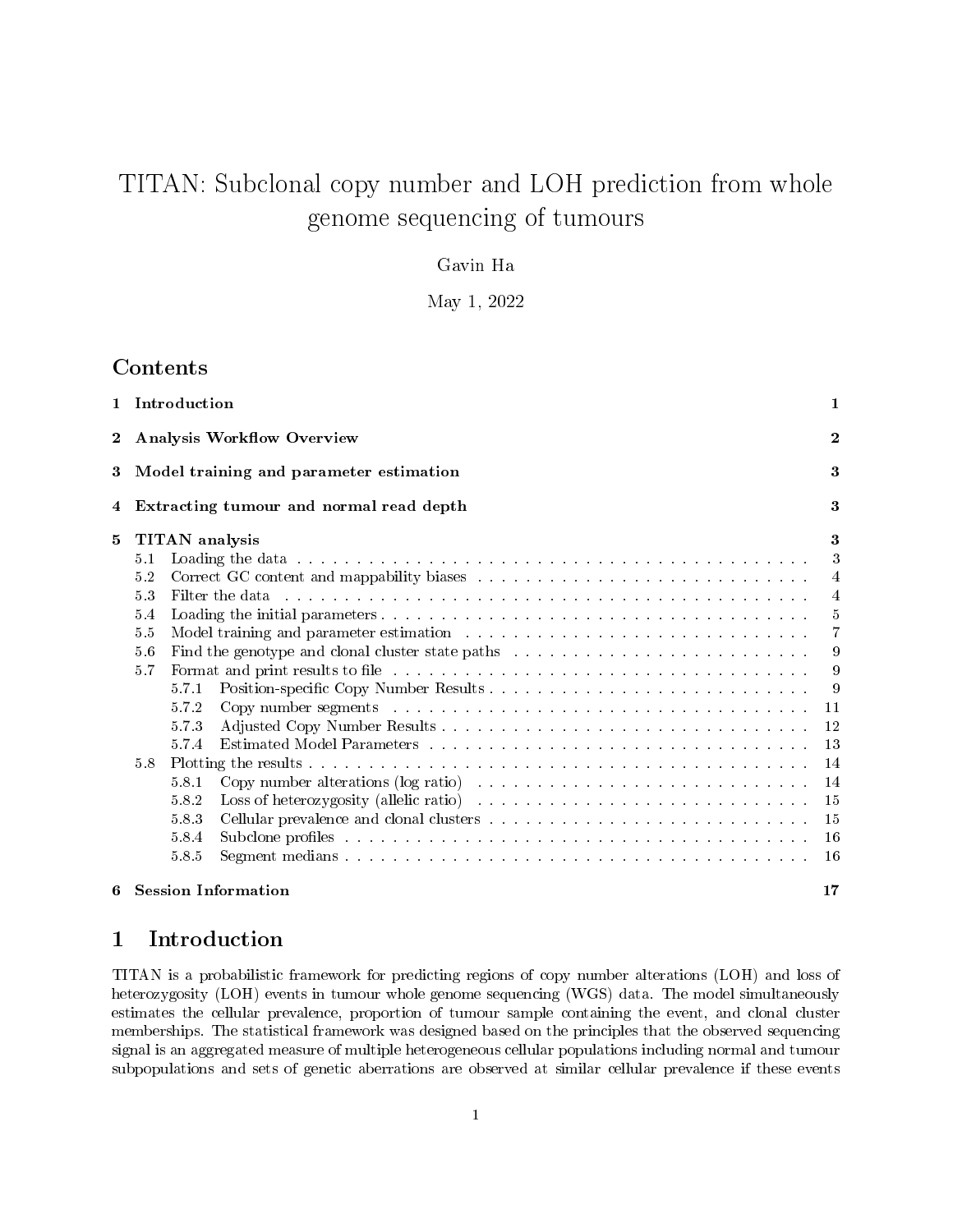co-occurred in the same clone due to punctuated clonal expansions [1]. The TITAN software is part of an accompanying manuscript where mathematical details are presented [2].

The observed measurements are modeled as generated from a composite of three cell populations [4], consisting normal cells at global proportion n; tumour cells with normal genotype at proportion  $(1-n)*s_z$ ; and tumour cells with aberrant genotype at proportion  $(1 - n) * (1 - s_z)$ .  $s_z$  is the proportion of tumour cells that is diploid heterozygous (and therefore normal) at the locus. Thus,  $(1 - s<sub>z</sub>)$  is the proportion of the tumour population containing the event, or we define as the cellular prevalence. We assume multiple somatic events share similar cellular prevalence and thus can be assigned to one of a finite number of clonal clusters,  $z \in Z$ .

The input data to TITAN are tumour read depth and allele counts. The read depth is corrected for GC content and mappability biases using the Bioconductor R package HMMcopy. Then, the log ratio between tumour and normal corrected depths is computed. The log ratio is model using a mixture of Gaussians were the mean parameter is a funtion of the cellular prevalence, normal proportion, and tumour ploidy; the variance is also unknown and estimated. The allele counts are transformed to allelic ratios, which is defined as the reference read count divided by depth or proportion of reference reads at a locus. Allelic ratios are modeled using a binomial distribution [3] with the success parameter being a function of cellular prevalence and normal contamination.

TITAN is implemented as a two-factor hidden Markov model (HMM) where the hidden genotypes and the hidden clonal cluster memberships are the two Markov chains. The state space is expanded as the joint genotype and clonal cluster states. The output of TITAN is a list of CNA and LOH events, with accompanying parameter estimates of normal proportion, the cellular prevalence and clonal population cluster membership for each event.

TITAN estimates the cellular prevalence (proportion of tumour cells with the tumour genotype) based on a fixed number of clonal clusters. Users are required to run TITAN on a tumour sample for a range of clonal clusters in parallel. We advise users to use a range of 1 to 5. When results for the 5 jobs are generated, one for each fixed number of clusters, each parameter output file will contain an S\_Dbw Validity Index score. The run for a tumour sample that has the lowest S\_Dbw score is the optimal result and the corresponding number of clonal clusters is the optimal one.

This vignette will detail an example run of TITAN for only 2 clonal clusters of chromosome 2 of a triple negative breast cancer sample [3, 2]. Once again, for real data, users should repeat the TITAN for additional clonal clusters and then select the optimal run using the minimum S\_Dbw Validity index.

# 2 Analysis Workflow Overview

- 1. The data points of interest are the germline heterozygous SNP loci identified in the matched normal WGS sample. This is a pre-processing step that is completed by the user, and is outside of the scope of this R package.
- 2. At these loci, the read depth, reference read count and non-reference read count are extracted from the tumour WGS sample. This step is completed outside of the R package
- 3. The read depth are normalized for GC content and mappability biases using the HMMcopy R package. TITAN uses a wrapper for the function in  $HMMcopy$  to accomplish this.
- 4. TITAN requires as input, the read counts and normalized read depth to estimate model parameters and infer subclonal CNA/LOH.
- 5. For real data, repeat TITAN analysis for a range of clonal clusters.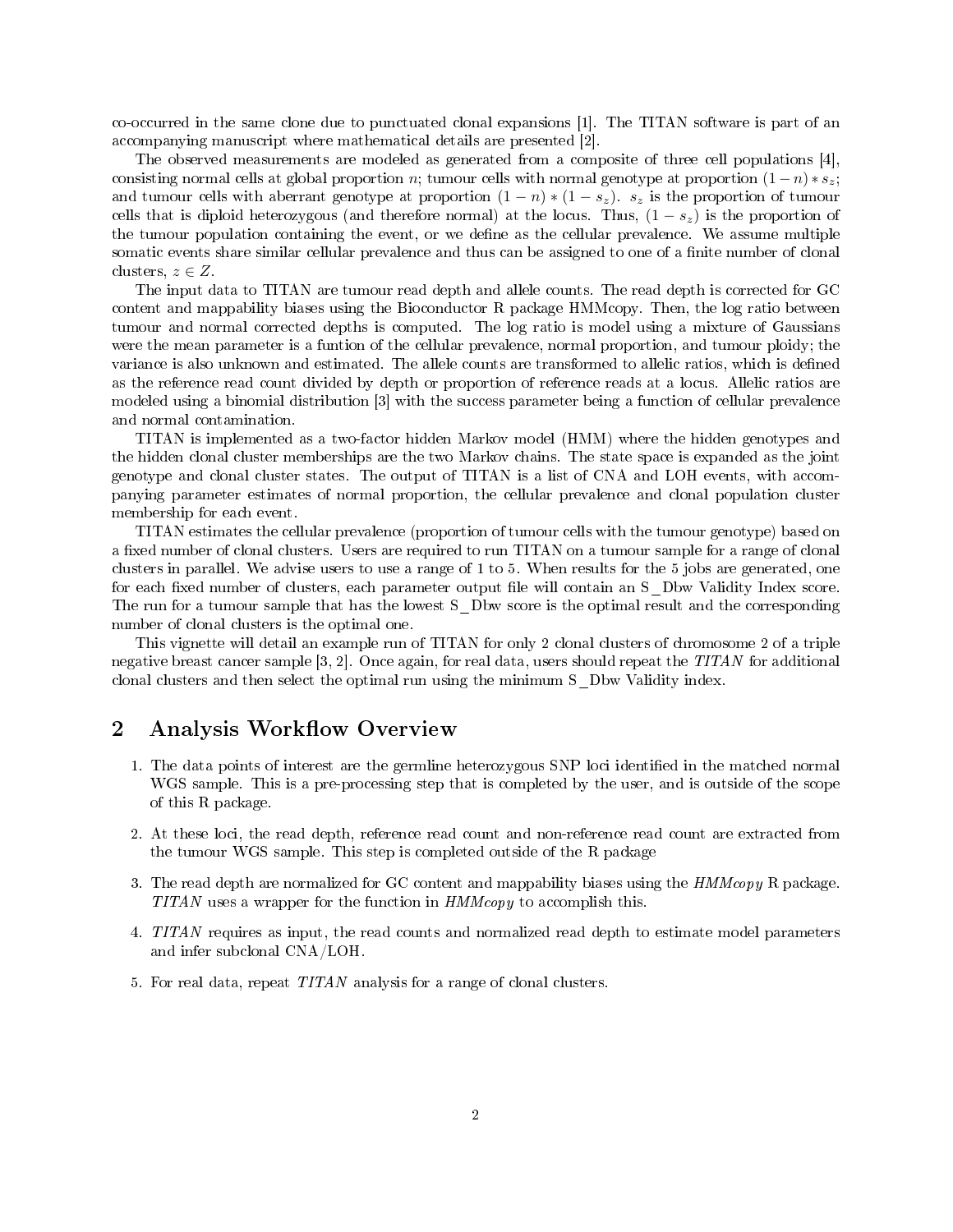# 3 Model training and parameter estimation

TITAN uses the Expectiation-Maximization algorithm to train the model and estimate parameters for cellular prevalence, normal proportion and tumour ploidy. In the E-step, the forwards-backwards algorithm is employed, making a call to a C implementation for faster computation. In the M-step, parameters are estimated using maximum a posteriori (MAP). The various parameters

TITAN uses the Viterbi algorithm to find the optimal state sequence path of genotype and clonal cluster membership for each data point.

### 4 Extracting tumour and normal read depth

TITAN requires the read depth from the tumour and normal WGS samples. This is done using a tool, outside of R, distributed as part of the HMMcopy Suite available at http://compbio.bccrc.ca/software/ hmmcopy/.

In short, the suite has tools to:

- Obtain high resolution bin counts for large ( $\approx$  250GB) BAM files within a few hours.
- Obtain GC content for bins from standard FASTA files within minutes for a human genome.
- Obtain average mappability for bins from BigWig within minutes, or FASTA files within a day for a human genome.

For TITAN, the user will need to generate the read depth files for the tumour and normal samples in the form of WIG files. Also required, and is provided in the *HMMcopy suite* for the GRCh37-lite reference genome, are the GC content and mappability scores WIG files. Please refer to the instructions on the  $HMMcopy\ suite$  website for preparing these files.

### 5 TITAN analysis

Users should run TITAN once for each setting of the number of clonal clusters, ranging from 1 to 5. Although higher number of clonal clusters can be used, in practice, the sequencing coverage of 30-50X, analyzing more than 5 clonal clusters may not produce accurate results. For each run of TITAN on real data with approximately 2 million loci across all chromosomes and for 5 clonal clusters, the maximum memory requirement is approximately 24Gb.

#### 5.1 Loading the data

Load the provided text file for the allele counts for chromosome 2 of a breast cancer sample [3]. The format of the le must be 6 columns: chromosome, position, reference base, reference read counts, non-reference base, non-reference read counts. A list object with 6 components of equal size/lengths is returned.

```
> library(TitanCNA)
> infile <- system.file("extdata", "test_alleleCounts_chr2.txt",
                      package = "TitanCNA")> data <- loadAlleleCounts(infile, genomeStyle = "NCBI")
> names(data)
[1] "chr" "posn" "ref" "refOriginal" "nonRef"
[6] "tumDepth"
```
Users can specify the desired chromosome naming convention by using the genomeStyle argument. Using NCBI will use chromosome names such as  $1, 2, 3, ..., X$ , while using UCSC will use names such as chr1, chr2, chr3, ..., chrX. Note that it does not matter what the chromosome convention was originally; using the genomeStyle argument will return the desired convention.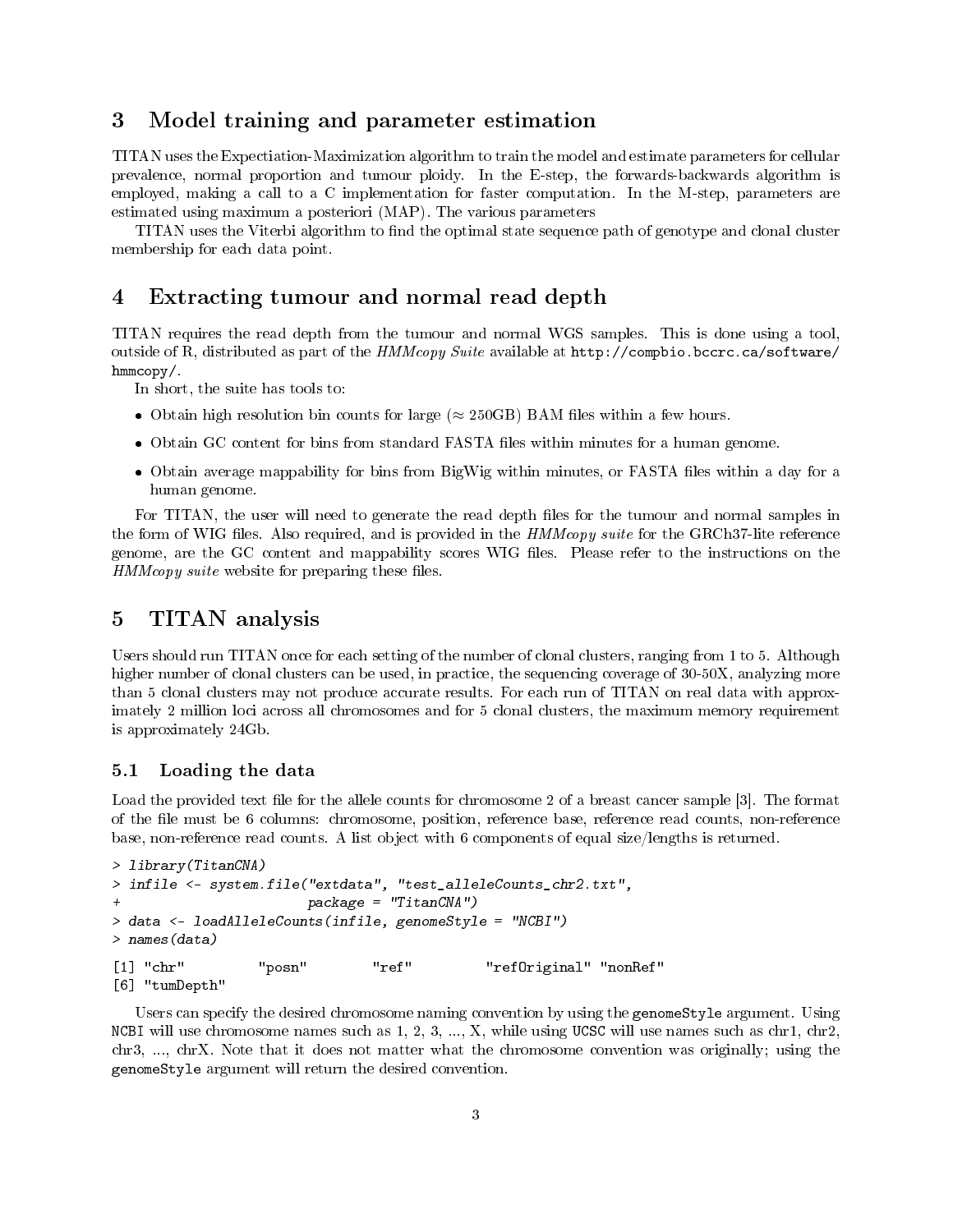#### 5.2 Correct GC content and mappability biases

Correct GC content and mappability biases using a wrapper function that calls uses a function similar to the HMMcopy package R function, correctReadcount. Here, 4 wig files are required: tumour, normal, GC content, and mappability score. The wrapper will apply the correction sub-routines and compute the log ratio as log2(tumour/normal).

```
> tumWig <- system.file("extdata", "test_tum_chr2.wig", package = "TitanCNA")
> normWig <- system.file("extdata", "test_norm_chr2.wig", package = "TitanCNA")
> gc <- system.file("extdata", "gc_chr2.wig", package = "TitanCNA")
> map <- system.file("extdata", "map_chr2.wig", package = "TitanCNA")
> cnData <- correctReadDepth(tumWig, normWig, gc, map, genomeStyle = "NCBI")
> head(cnData)
 chr start end logR
```
1 2 1 1000 1.24294049 2 2 1001 2000 -0.56327375 3 2 2001 3000 -0.11419499 4 2 3001 4000 -0.10579497 5 2 4001 5000 0.10705292 6 2 5001 6000 0.03635836

For real data, users can use the genome-wide GC content and mappability score for 1kb windows. The two files can be found compressed in  $data/GRCh37$ -lite.tar.gz of the git repository. These WIG files were generated from the reference GRCh37-lite.fasta; the tumour and normal BAM les used for generating the tumour and normal WIG files in the preprocessing steps MUST also use this same reference. Otherwise, new GC and map wig files will need to be created as per instructions on http://compbio.bccrc.ca/software/ hmmcopy/

Then, find the log ratio at each position of interest (germline heterozygous SNPs) given in the object "data". Then transform the log ratios to natural logs instead of log base 2. Remove logR and cnData objects to save memory.

```
> logR <- getPositionOverlap(data$chr, data$posn, cnData)
> data$logR <- log(2^logR) #transform the log ratio to natural logs
```
#### 5.3 Filter the data

Filter the data for low and high depth positions and positions with NA's. For ease of analysis, TITAN converts chromosome X->23 and Y->24. Do not worry, in the final output, "X" and "Y" will be in the output. Optionally,

- positionList: data.frame containing a list of positions can be passed as an argument, specifying which positions to use.
- centromeres: data.frame with 3 columns chr, start, stop that correspond to centromere regions. This argument can actually accept any regions that you wish to exclude.
- centromere.flankLength: the number of base pairs to the left and right of each region in centromeres that you which to further exclude.

```
> data <- filterData(data, c(1:22, "X", "Y"), minDepth = 10, maxDepth = 200,positionList = NULL, centromere = NULL, centromere.flankLength = 10000)
```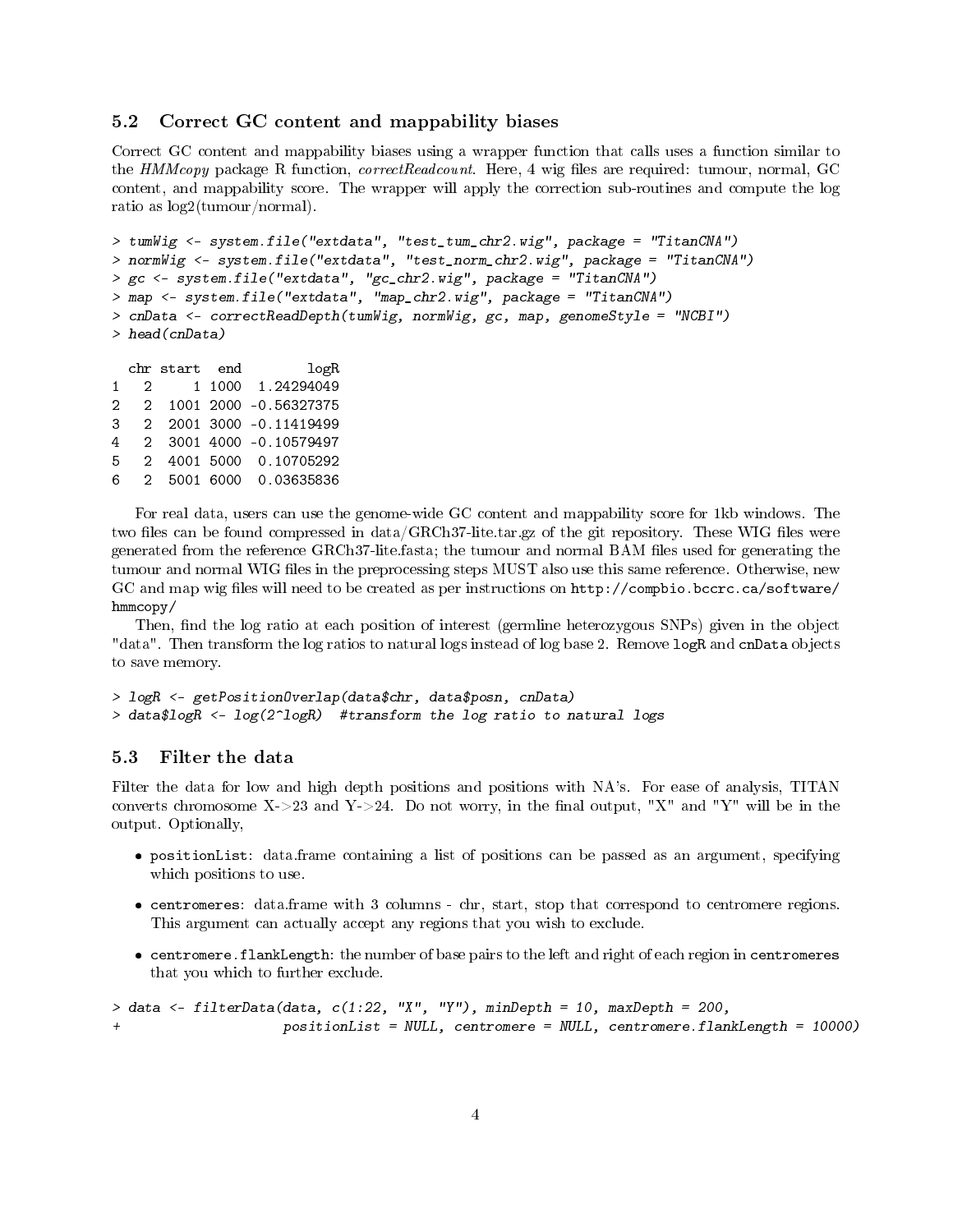#### 5.4 Loading the initial parameters

Load the default parameters using a specified maximum copy number  $TITAN$  will consider. Here, 5 is used but up to 8 copies can be specified, however, running time and memory performance hits will be incurred. Here, you will also specify the number of clonal clusters to use for the TITAN run. This is where the number of clusters will be specified when running for  $1,2,3,4$ , or 5 clonal cluster for real data. In general, the default parameters will work well with real, full datasets of whole genome sequencing of tumour samples. Including the loaded data from the previous step will help inform the baseline allelic ratio parameters; this is recommended when using symmetric genotypes. hetBaselineSkew is the allelic reference skew for heterozygous states (e.g. 1:1, 2:2, 3:3). This value is the additive to baseline allelic ratios, for example, when hetBaselineSkew=0.05, then the heterozygous allelic ratio is expected to be 0.55. The alleleEmissionModel is specified as "binomial" or "Gaussian" (not fully implemented yet; please use binomial).

```
> numClusters <- 2
> params <- loadDefaultParameters(copyNumber = 5,
                                 numberClonalClusters = numClusters,+ symmetric = TRUE, hetBaselineSkew = 0,
                                 alleleEmissionModel = "binomial", data = data)
> params
$genotypeParams
$genotypeParams$rt
[1] 0.5000000 1.0000000 1.0000000 0.5000000 1.0000000 0.6666667 1.0000000
 [8] 0.7500000 0.5000000 1.0000000 0.8000000 0.6000000
$genotypeParams$rn
[1] 0.5
$genotypeParams$ZS
[1] 0 1 2 -1 4 5 6 7 8 9 10 11
$genotypeParams$ct
[1] 0 1 2 2 3 3 4 4 4 5 5 5
$genotypeParams$corRho_0
[1] -0.1282114
$genotypeParams$var_0
[1] 0.05 0.05 0.05 0.05 0.05 0.05 0.05 0.05 0.05 0.05 0.05 0.05
$genotypeParams$alphaKHyper
[1] 761.4645 761.4645 761.4645 761.4645 761.4645 761.4645 761.4645 761.4645
 [9] 761.4645 761.4645 761.4645 761.4645
$genotypeParams$betaKHyper
[1] 25 25 25 25 25 25 25 25 25 25 25 25
$genotypeParams$alleleEmissionModel
[1] "binomial"
$genotypeParams$varR_0
 [1] 0.05 0.05 0.05 0.05 0.05 0.05 0.05 0.05 0.05 0.05 0.05 0.05
```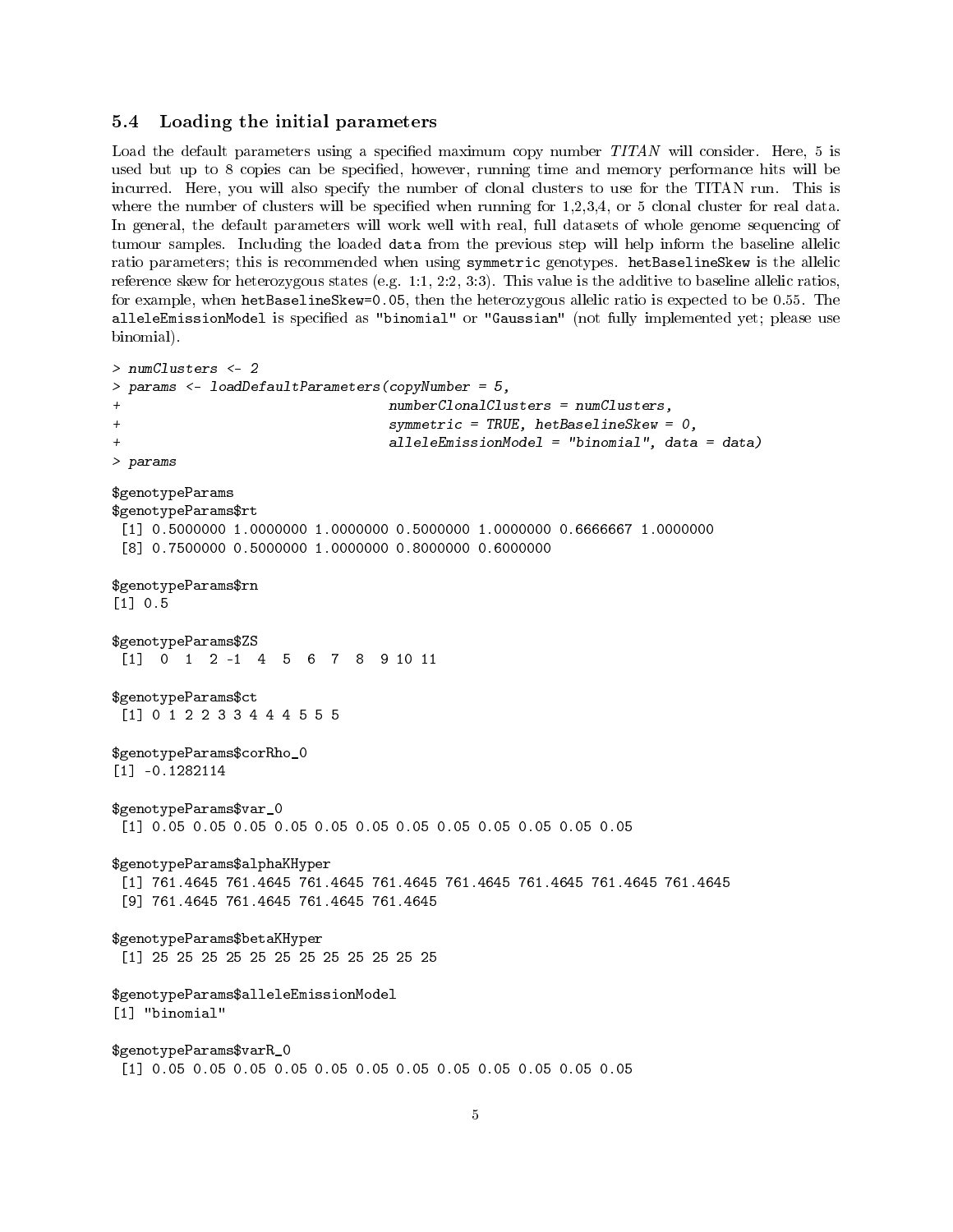\$genotypeParams\$alphaRHyper [1] 1376.962 1376.962 1376.962 1376.962 1376.962 1376.962 1376.962 1376.962 [9] 1376.962 1376.962 1376.962 1376.962 \$genotypeParams\$betaRHyper [1] 25 25 25 25 25 25 25 25 25 25 25 25 \$genotypeParams\$kappaGHyper [1] 2 101 101 500 101 101 101 101 500 101 101 101 \$genotypeParams\$piG\_0 [1] 0.0005265929 0.0526592944 0.0526592944 0.2627698789 0.0526592944 [6] 0.0526592944 0.0526592944 0.0526592944 0.2627698789 0.0526592944 [11] 0.0526592944 0.0526592944 \$genotypeParams\$outlierVar [1] 10000 \$genotypeParams\$symmetric [1] TRUE \$ploidyParams \$ploidyParams\$phi\_0  $\lceil 1 \rceil$  2 \$ploidyParams\$alphaPHyper [1] 20 \$ploidyParams\$betaPHyper [1] 42 \$normalParams \$normalParams\$n\_0 [1] 0.5 \$normalParams\$alphaNHyper [1] 2 \$normalParams\$betaNHyper  $\lceil 1 \rceil$  2 \$cellPrevParams \$cellPrevParams\$s\_0 [1] 0.001 0.200 \$cellPrevParams\$alphaSHyper [1] 2 2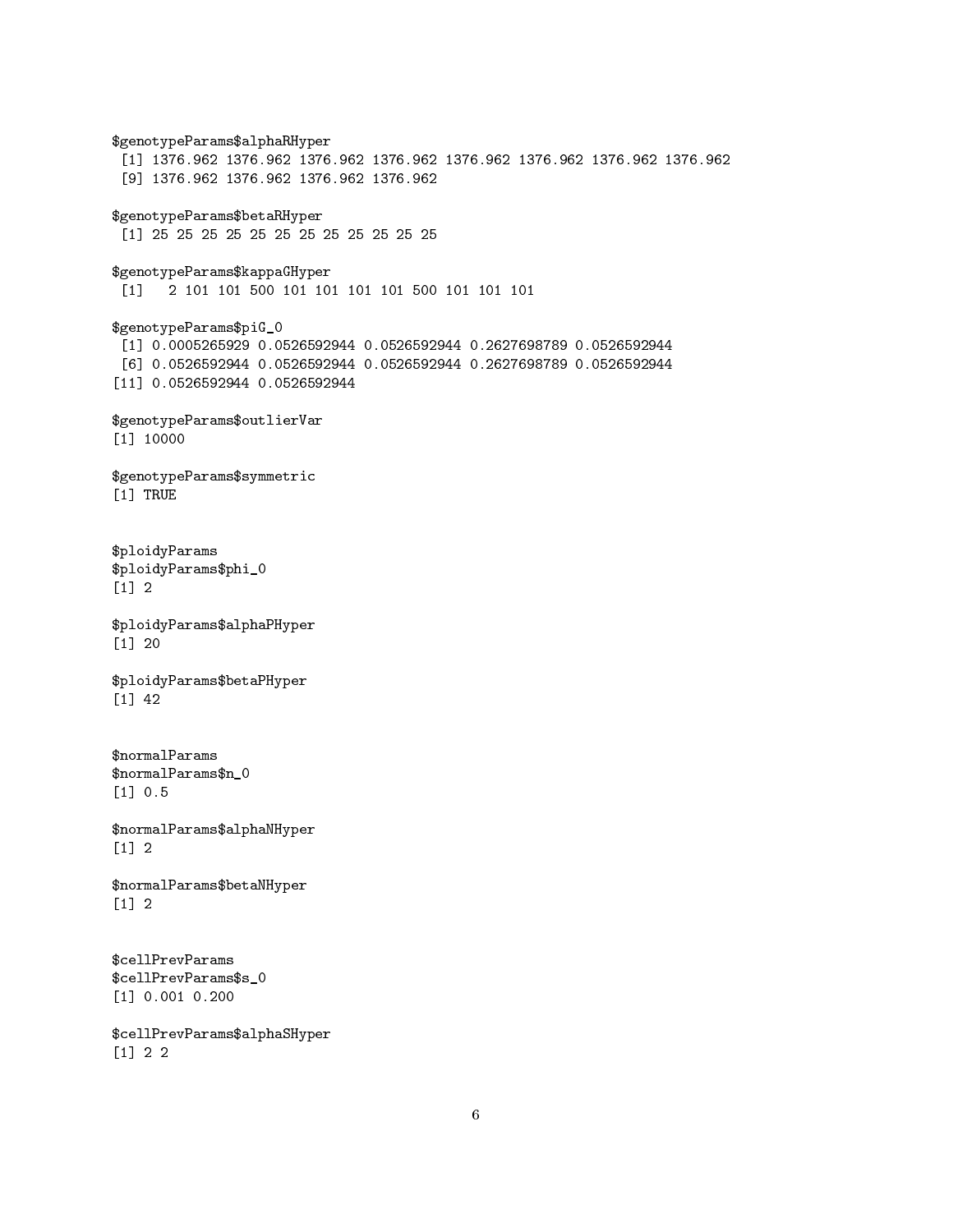\$cellPrevParams\$betaSHyper [1] 2 2

\$cellPrevParams\$kappaZHyper [1] 2 2

\$cellPrevParams\$piZ\_0 [1] 0.5 0.5

params is a list object containing 4 sets of parameters, each as a component:

- genotypeParams: Parameters for copy number and allelic ratios genotype states
- normalParams: Parameters for normal contamination
- ploidyParams: Parameters for average tumour ploidy
- cellPrevParams: Parameters for modeling subclonality: clonal clusters and cellular prevalence
- data: Input data frame to help determine the prior diploid heterozygous baseline allelic ratio noise

Analysis of copy number by TITAN is subject to tumour ploidy. TITAN attempts to estimate this value globally and is accurate in most cases. However, the issue is that, from the signals observed in the data, TITAN cannot distinguish between diploid (2 global copies) and tetraploidy (4 global copies) because the data can explain both situations. Therefore, in general, if the user is aware that a sample is ployploid, then TITAN should be run with the ploidy initialization of 2 and also for initialization of 4. If the user is unaware of the ploidy status of the sample, then inspection of a TITAN run at ploidy initialization of 2 can help. If this run has many large, prominent regions of inferred homozygous deletions, then it is likely that this sample is triploid or tetraploid.

```
> params$ploidyParams$phi_0 <- 2 # for diploid or
> params$ploidyParams$phi_0 <- 4 # for tetraploid/ployploid
```
Because this vignette is an example involving only one chromosome, the fewer loci in the analysis will give different results than for a sample with all chromosomes. For this example, we will modify the Gaussian variance hyperparameter (prior used in modeling the log ratios) to a less influential setting, making the analysis more suitable for one chromosome. Also, because we know the average tumour ploidy of the genome-wide sample is slightly less than 2, we will initialize the phi\_0 to 1.5 so that it does not overfit to this one chromosome.

```
> K <- length(params$genotypeParams$alphaKHyper)
> params$genotypeParams$alphaKHyper <- rep(500, K)
> params$ploidyParams$phi_0 <- 1.5
```
#### 5.5 Model training and parameter estimation

Parameter estimation in TITAN uses the Expectation Maximization algorithm (EM) and forwards-backwards algorithm. This step generally requires parallelization to increase time performance. The TITAN package uses the *foreach* package which conveniently enables the user to use libraries, such as  $doMC$  and  $doMPI$ , to parallelize the training by chromosome. It is up to the user to decide which is the best library to use depending on the current system. For example, if one wishes to use multiple cores via forking on a single machine,

```
> library(doMC)
> registerDoMC(cores = 4) #use 4 cores on a single machine
```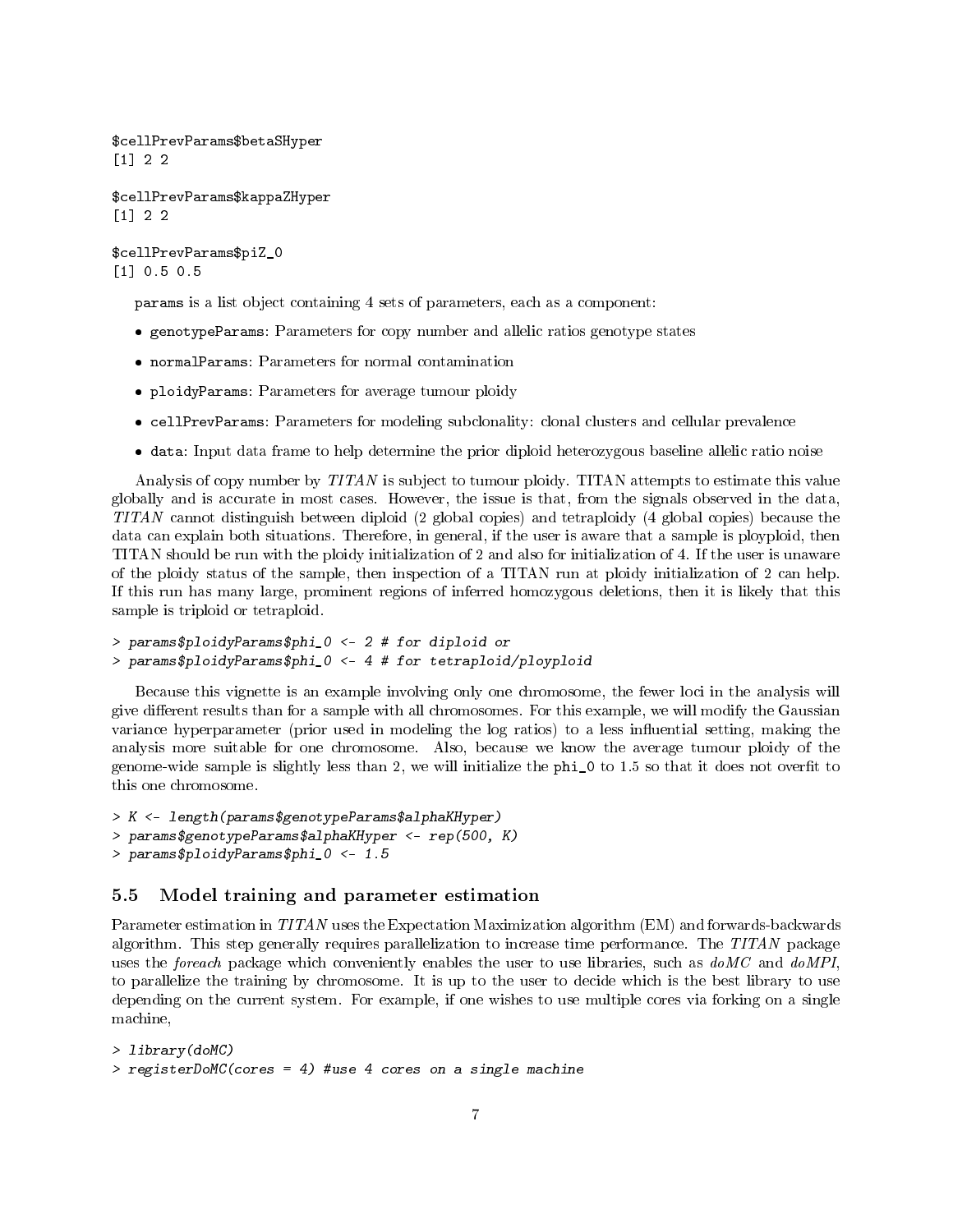Here is a little more detail regarding some important arguments:

- maxiter: maximum number of EM iterations allowed. In practice, users should set it at 20 since it does not exceed 20. For this vignette to finish in a shorter time, we use 3.
- maxiterUpdate: maximum number of coordinate descent iterations during the M-step when parameters are estimated. In practice, 1500 iterations should be used.
- txnExpLen: influences prior probability of genotype transitions in the HMM. The higher, the lower tendency to change state.
- txnZstrength: influences prior probability of clonal cluster transitions in the HMM. Larger values means lower tendency to change clonal cluster state.
- useOutlierState: logical indicating whether an additional outlier state should be used. In practice, this usually is not necessary.
- normalEstimateMethod: specifies how to handle normal proportion estimation. To estimate, use "map" which is maximum a posteriori. If you wish to not estimate this parameter, then use "fixed". This will default the normal proportion to whatever is specified in params\$normalParams\$n\_0. For example, if you know that this sample has absolutely no normal contamination, then use params\$normalParams\$n\_0 <- 0 and set normalEstimateMethod="fixed".
- estimateS: logical indicating whether to account for clonality and estimate subclonal events
- estimatePloidy: logical indicating whether to estimate and account for tumour ploidy

```
> convergeParams <- runEMclonalCN(data, params,
+ maxiter = 3, maxiterUpdate = 50,
+ useOutlierState = FALSE, txnExpLen = 1e15,
+ txnZstrength = 5e5,
+ normalEstimateMethod = "map",
+ estimateS = TRUE, estimatePloidy = TRUE)
> names(convergeParams)
[1] "n" "s" "var" "varR"
[5] "phi" "piG" "piZ" "muR"<br>[9] "muC" "loglik" "rhoG" "rhoZ" "rhoZ"
               "loglik" "rhoG" "rhoZ"
[13] "txnExpLen" "txnZstrength" "useOutlierState" "genotypeParams"
[17] "ploidyParams" "normalParams" "cellPrevParams" "symmetric"
```
convergeParams is a list object with components containing the converged parameters from the EM training, including posterior marginal responsibilities, log likelihood, and original parameter settings.

- n: Converged estimate for normal contamination parameter. numeric array containing estimates at each EM iteration.
- $\bullet$  s: Converged estimate(s) for cellular prevalence parameter(s). This value is defined as the proportion of tumour sample that does not contain the aberrant genotype. This will contrast what is output in outputTitanResults. numeric array containing estimates at each EM iteration. If more than one cluster is specified, then s is a numeric matrix.
- var: Converged estimates for variance parameter of the Gaussian mixtures used to model the log ratio data. numeric matrix containing estimates at each EM iteration.
- phi: Converged estimate for tumour ploidy parameter. numeric array containing estimates at each EM iteration.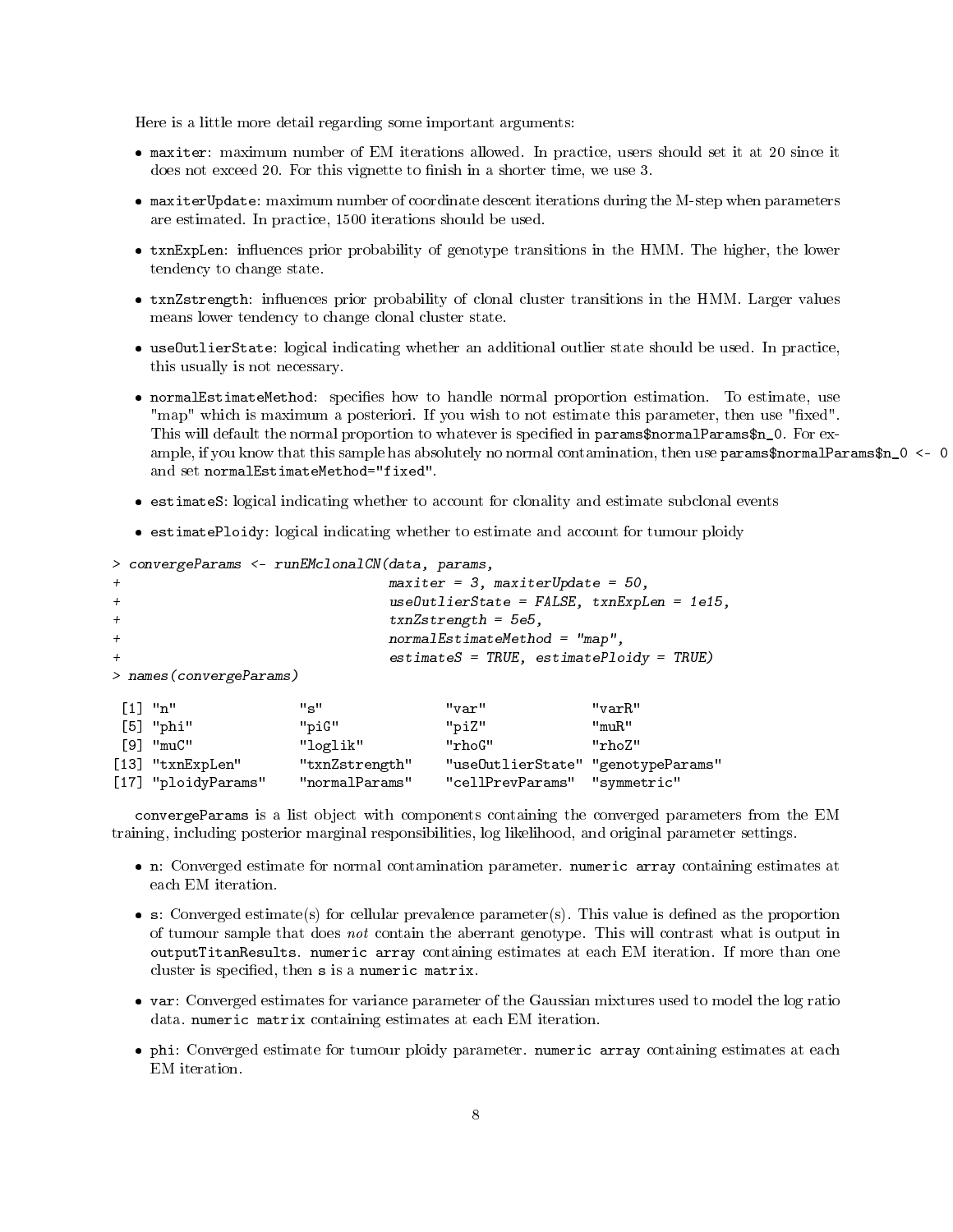- piG: Converged estimate for initial genotype state distribution. numeric matrix containing estimates at each EM iteration.
- piZ: Converged estimate for initial clonal cluster state distribution. numeric matrix containing estimates at each EM iteration.
- muR: Mean of binomial mixtures computed as a function of s and n. numeric matrix containing estimates at each EM iteration. See References for mathematical details.
- muC: Mean of Gaussian mixtures computed as a function of s, n, and phi. numeric matrix containing estimates at each EM iteration. See References for mathematical details.
- loglik: Posterior Log-likelihood that includes data likelihood and the priors. numeric array containing estimates at each EM iteration.

#### 5.6 Find the genotype and clonal cluster state paths

Viterbi algorithm is used to return the optimal genotype/clonal cluster state path. After running EM, use the converge parameters and the input data to compute the optimal segmentation results.

```
> optimalPath <- viterbiClonalCN(data, convergeParams)
> head(optimalPath)
```

```
[1] 14 14 14 14 14 14
```
It is difficult to interpret the output of this function directly. The user should use the function outputTitanResults to format the results.

#### 5.7 Format and print results to file

#### 5.7.1 Position-specific Copy Number Results

Position-specific results that includes genotype, clonal cluster, and cellular prevalence estimates. The posterior probabilities at each position can optionally be returned. The results can be output to a file if a file name is specified for the filename argument.

```
> results <- outputTitanResults(data, convergeParams, optimalPath,
+ filename = NULL, posteriorProbs = FALSE,
+ subcloneProfiles = TRUE, correctResults = TRUE,
+ proportionThreshold = 0.05,
+ proportionThresholdClonal = 0.05,
                     is.haplotypeData = FALSE)> names(results)
[1] "results" "corrResults" "convergeParams"
> head(results$corrResults) ## corrected results
  Chr Position RefCount Depth AllelicRatio LogRatio CopyNumber TITANstate
1: 2 55802 13 25 0.5200000 0.12860563 1 1
2: 2 56232 3 10 0.3000000 0.01667813 1 1
3: 2 56619 7 13 0.5384615 0.01667813 1 1
4: 2 57093 10 12 0.8333333 -0.38814100 1 1
5: 2 60324 6 16 0.3750000 -0.04116342 1 1
6: 2 60906 6 11 0.5454545 -0.04116342 1 1
```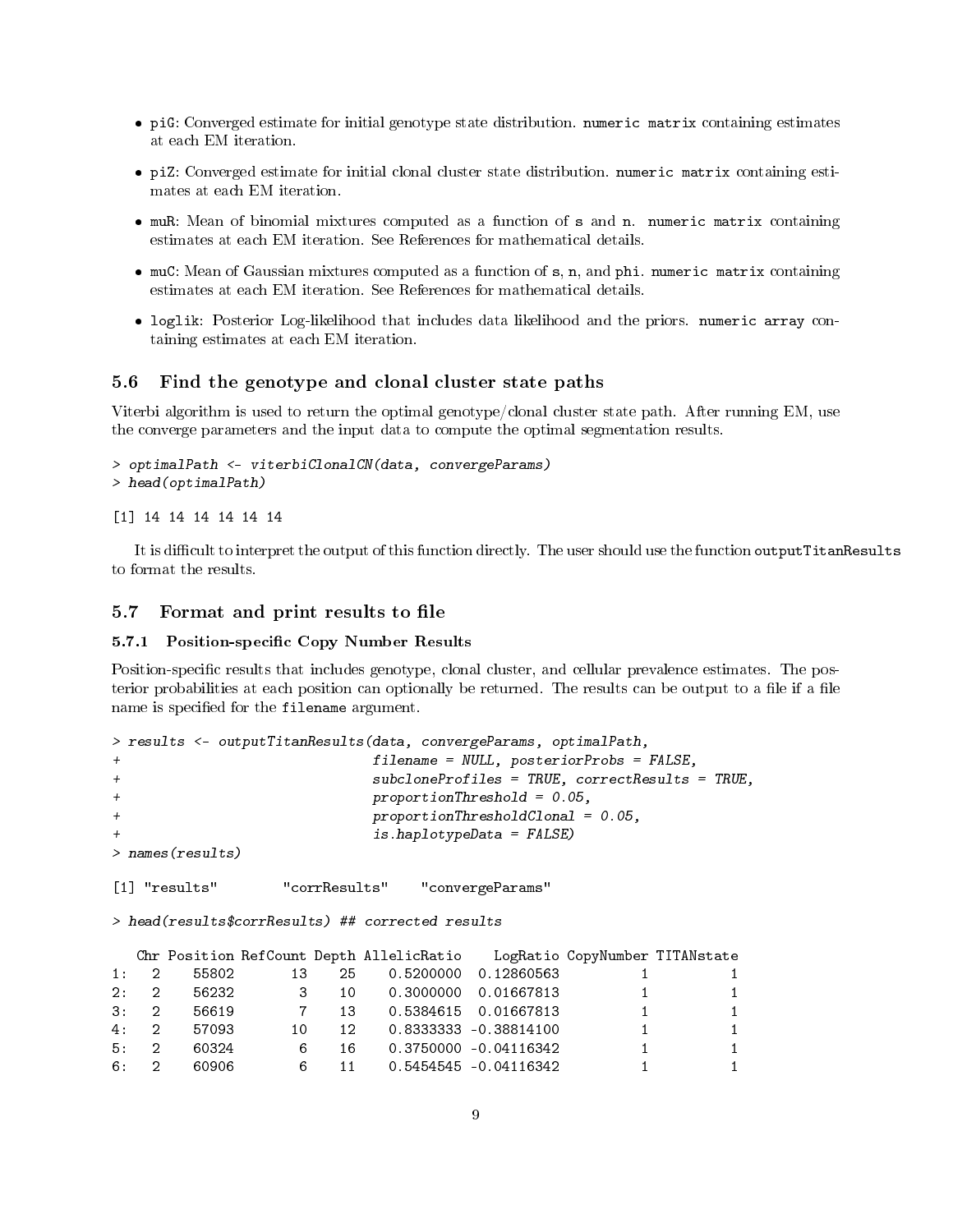|     |      |            |                |                                          | TITANcall ClonalCluster CellularPrevalence Subclone1.CopyNumber |
|-----|------|------------|----------------|------------------------------------------|-----------------------------------------------------------------|
| 1:  | DLOH |            | 2              | 0.550828                                 | 2                                                               |
| 2:  | DLOH |            | $\overline{2}$ | 0.550828                                 | $\overline{2}$                                                  |
| 3:  | DLOH |            | $\overline{2}$ | 0.550828                                 | $\overline{2}$                                                  |
| 4:  | DLOH |            | $\overline{2}$ | 0.550828                                 | $\overline{2}$                                                  |
| 5 : | DLOH |            | $\overline{2}$ | 0.550828                                 | $\overline{2}$                                                  |
| 6:  | DLOH |            | $\mathcal{D}$  | 0.550828                                 | $\overline{2}$                                                  |
|     |      |            |                |                                          | Subclone1.TITANcall Subclone1.Prevalence Subclone2.CopyNumber   |
| 1:  |      | HET        |                | 0.449172                                 |                                                                 |
| 2:  |      | HET        |                | 0.449172                                 |                                                                 |
| 3:  |      | HET        |                | 0.449172                                 |                                                                 |
| 4:  |      | <b>HET</b> |                | 0.449172                                 |                                                                 |
| 5:  |      | HET        |                | 0.449172                                 |                                                                 |
| 6:  |      | HET        |                | 0.449172                                 |                                                                 |
|     |      |            |                | Subclone2.TITANcall Subclone2.Prevalence |                                                                 |
| 1:  |      | DLOH       |                | 0.550828                                 |                                                                 |
| 2:  |      | DLOH       |                | 0.550828                                 |                                                                 |
| 3:  |      | DLOH       |                | 0.550828                                 |                                                                 |
| 4:  |      | DLOH       |                | 0.550828                                 |                                                                 |
| 5:  |      | DLOH       |                | 0.550828                                 |                                                                 |
| 6:  |      | DLOH       |                | 0.550828                                 |                                                                 |
|     |      |            |                |                                          |                                                                 |

#### > convergeParams <- results\$convergeParam ## use corrected parameters > results <- results\$corrResults ## use corrected results

The elements of this list contains the following:

- 1. results: TITAN results, uncorrected for cluster number and parameters
- 2. corrResults: TITAN results, corrected by removing empty clusters and parameters adjusted accordingly.
- 3. convergeParams: Corrected parameter object

When correctResults=TRUE, the results will be post-processed to exclude clonal clusters that have fewer genomic alterations. Users can specify the minimum proportion of the genome altered for any subclonal cluster using proportionThreshold and the minimum proportion of clonal events for the clonal (highest cellular prevalence) cluster using proportionThresholdClonal. The function returns the post-processed convergeParams and corrResults objects in a 2 element list.

results and CorrResults have the following format:

- 1. Chr
- 2. Position
- 3. RefCount: number of reads matching the reference base
- 4. NRefCount: number of reads matching the non-reference base
- 5. Depth: total read depth at the position
- 6. AllelicRatio: RefCount/Depth
- 7. LogRatio: log2 ratio between normalized tumour and normal read depths
- 8. CopyNumber: predicted TITAN copy number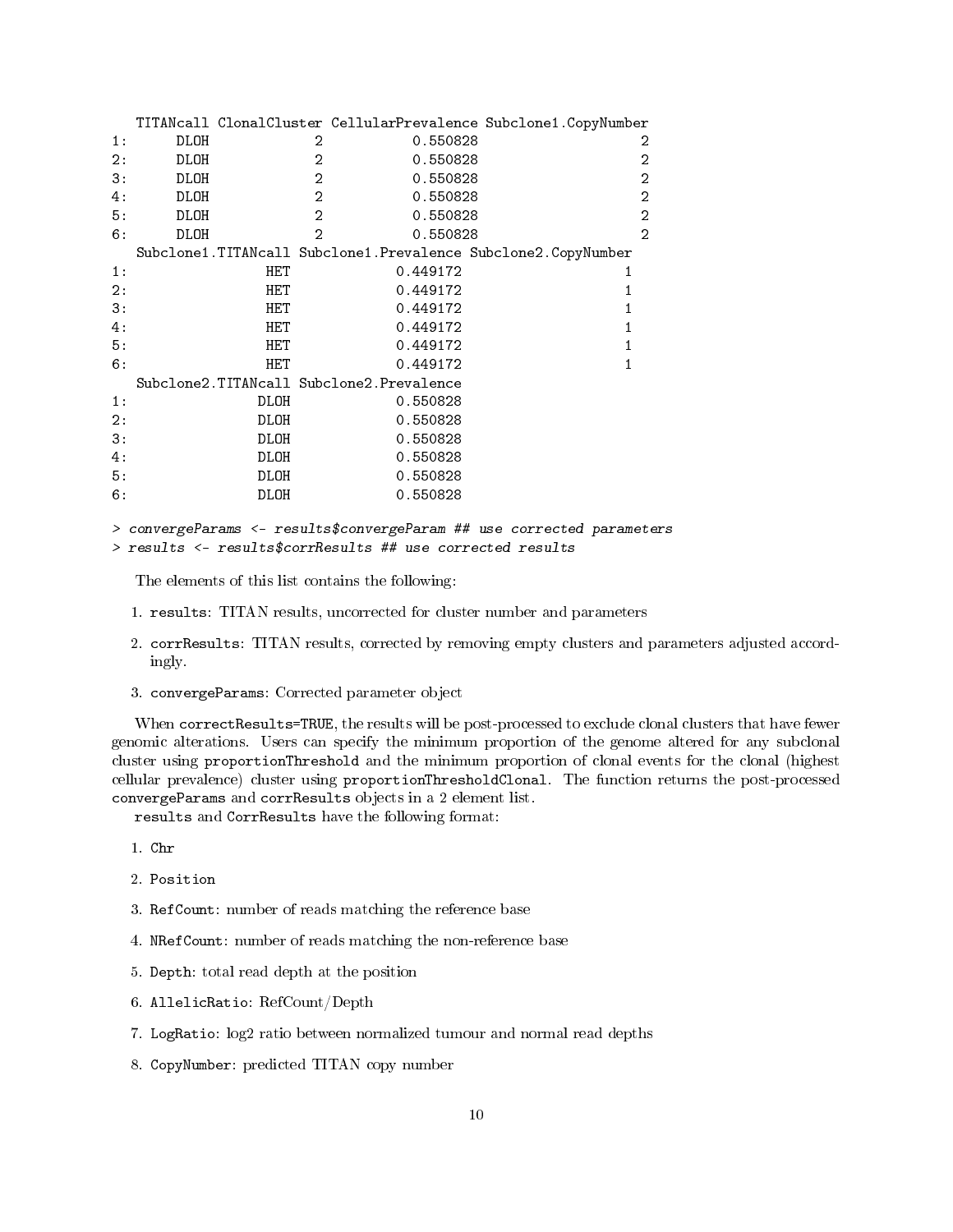- 9. TITANstate: internal state number used by TITAN; see supplementary table 2 in manuscript
- 10. TITANcall: interpretable TITAN state; string {HOMD,DLOH,HET,NLOH,ALOH,ASCNA,BCNA,UBCNA}, see supplementary table 2 in manuscript
- 11. ClonalCluster: predicted TITAN clonal cluster; lower cluster numbers represent clusters with higher cellular prevalence
- 12. CellularPrevalence: proportion of tumour cells containing event; not to be mistaken as proportion of sample (including normal)
- 13. Subclone1. CopyNumber: Copy number profile for Subclone 1
- 14. Subclone1.TITANcall: TITAN state for Subclone 1
- 15. Subclone1.Prevalence: Subclonal prevalence for Subclone 1
- 16. Subclone2. CopyNumber: Copy number profile for Subclone 2
- 17. Subclone2.TITANcall: TITAN state for Subclone 2
- 18. Subclone2.Prevalence: Subclonal prevalence for Subclone 2

#### 5.7.2 Copy number segments

Since version 1.10.1, users can directly generate segments and output these to files. There are two output files: 1) Segments with detailed information, and 2) Segments compatible for loading into the Integrative Genomics Viewer (IGV) application. These filenames can be specified in arguments filename and igvfilename

```
> segs <- outputTitanSegments(results, id = "test", convergeParams,
                                filename = NULL, <i>igvf</i>ilename = NULL)
```

```
> head(segs)
```

|     |      |                                    |                | Sample Chromosome Start_Position.bp. End_Position.bp. Length.snp.           |            |          |                |         |              |
|-----|------|------------------------------------|----------------|-----------------------------------------------------------------------------|------------|----------|----------------|---------|--------------|
| 1:  | test | 2                                  |                | 55802                                                                       |            | 37796810 |                | 2617    |              |
| 2:  | test | $\overline{2}$                     |                | 37801146                                                                    |            | 37801146 |                |         |              |
| 3:  | test | $\overline{a}$                     |                | 37811950                                                                    |            | 37875052 |                | 74      |              |
| 4 : | test |                                    | $\overline{2}$ | 37887950                                                                    |            | 37887950 |                |         |              |
| 5 : | test |                                    | $\overline{2}$ | 37893503                                                                    |            | 59989919 |                | 1789    |              |
| 6:  | test | $\overline{2}$                     |                | 60088960                                                                    |            | 72371178 |                | 903     |              |
|     |      |                                    |                | Median_Ratio Median_logR TITAN_state TITAN_call Copy_Number MinorCN MajorCN |            |          |                |         |              |
| 1:  |      | 0.666667                           | $-0.020484$    |                                                                             | DLOH       |          |                | 0       |              |
| 2:  |      | 0.684211                           | 0.074542       | 3                                                                           | HET        |          | $\overline{2}$ |         |              |
| 3:  |      | $0.891813 - 0.240157$              |                |                                                                             | DLOH       |          | $\mathbf{1}$   | 0       |              |
| 4 : |      | 0.565217                           | -0.019779      | 3                                                                           | <b>HET</b> |          | $\overline{2}$ |         | 1            |
| 5 : |      | 0.650000                           | 0.012045       |                                                                             | DLOH       |          | $\mathbf{1}$   | $\circ$ | $\mathbf{1}$ |
| 6:  |      | 0.791667                           | 0.542016       | 4                                                                           | ALOH       |          | 3              | 0       | 3            |
|     |      | Clonal_Cluster Cellular_Prevalence |                |                                                                             |            |          |                |         |              |
| 1:  |      | 2                                  |                | 0.550828                                                                    |            |          |                |         |              |
| 2:  |      | ΝA                                 |                | NA                                                                          |            |          |                |         |              |
| 3:  |      | $\mathbf{1}$                       |                | 1.000000                                                                    |            |          |                |         |              |
| 4 : |      | ΝA                                 |                | ΝA                                                                          |            |          |                |         |              |
| 5 : |      | $\overline{2}$                     |                | 0.550828                                                                    |            |          |                |         |              |
| 6:  |      | $\overline{2}$                     |                | 0.550828                                                                    |            |          |                |         |              |

The definitions of the columns of the segment object segs are the following: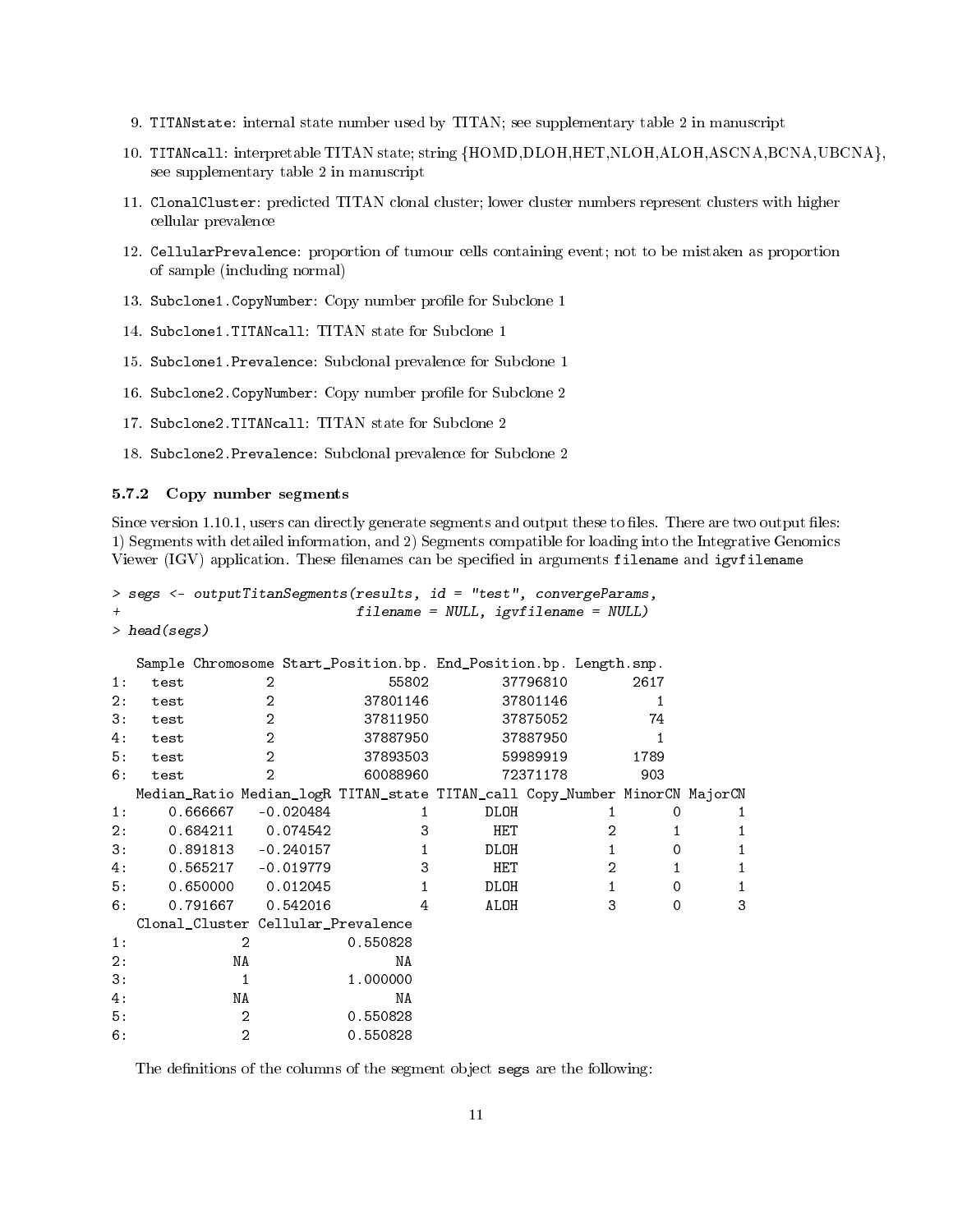- 1. Sample: Name of sample
- 2. Chromosome, Start\_Position.bp., End\_Position.bp.: Coordinates of segment
- 3. Length.snps.: Number of SNPs in the segment
- 4. Median\_Ratio: Median allelic ratio across SNPs in the segment
- 5. Median\_logR: Median log ratio across SNPs in the segment
- 6. TITAN\_state: Same as defined above
- 7. TITAN\_call: Same as defined above
- 8. Copy\_Number: Same as defined above
- 9. MinorCN: Copy number of minor allele
- 10. MajorCN: Copy number of major allele
- 11. Clonal\_Cluster: Same as defined above
- 12. Cellular\_Frequency: Same as defined above

#### 5.7.3 Adjusted Copy Number Results

New in version 1.17.1, copy number results can be further adjusted to reflect total integer and allelic copy number by correcting the HMM copy number states. The HMM normally supports a maximum copy number value of 8, but this correction will output an adjusted copy number based on the log ratio values.

Users can specify the initial copy number state to correct using maxCNtoCorrect.autosomes. For example, if maxCNtoCorrect.autosomes=8, then all positions and segments with copy number >=8 will be corrected. If correctHOMD=TRUE, then homozygous deletion (copy number of 0) calls will be adjusted to account for potential label-switching (i.e. missed HOMD call) and false positives (i.e. incorrect HOMD call). Finally, users can specify the minimum tumor content required to performed the tumor purity and ploidy correction. Samples with lower tumor conent will likely have noisier adjusted values since tumor purity is used in the correction.

The correction is cmoputed based on the following formula from Ref[2] using observed log ratio  $l_t$  at position or segment t and tumor purity  $(1 - n)$  and tumor ploidy  $\phi$ :

$$
l_{t} = \log \left( \frac{nc_{N} + (1 - n) s_{z} c_{N} + (1 - n) (1 - s_{z}) c_{t}}{nc_{N} + (1 - n) \phi} \right)
$$
 (1)

$$
\hat{c_T} = \frac{2^{l_T} \left[ nc_N + (1 - n) \phi \right] - nc_N + (1 - n) s_z c_N}{(1 - n) (1 - s_z)} \tag{2}
$$

where  $\hat{c}_t$  is the adjusted tumor copy number at position or segment t.

```
> # get the estimated tumor ploidy
> ploidy <- tail(convergeParams$phi, 1)
> # get the estimated normal
> normal <- tail(convergeParams$n, 1)
> # apply tumor purity and ploidy correction
> corrIntCN.results <- correctIntegerCN(results, segs, 1 - normal, ploidy,
+ maxCNtoCorrect.autosomes = 8,
+ maxCNtoCorrect.X = NULL,
+ correctHOMD = FALSE, minPurityToCorrect = 0.2,
                                gender = "female", chrs = 2)> head(corrIntCN.results$segs)
```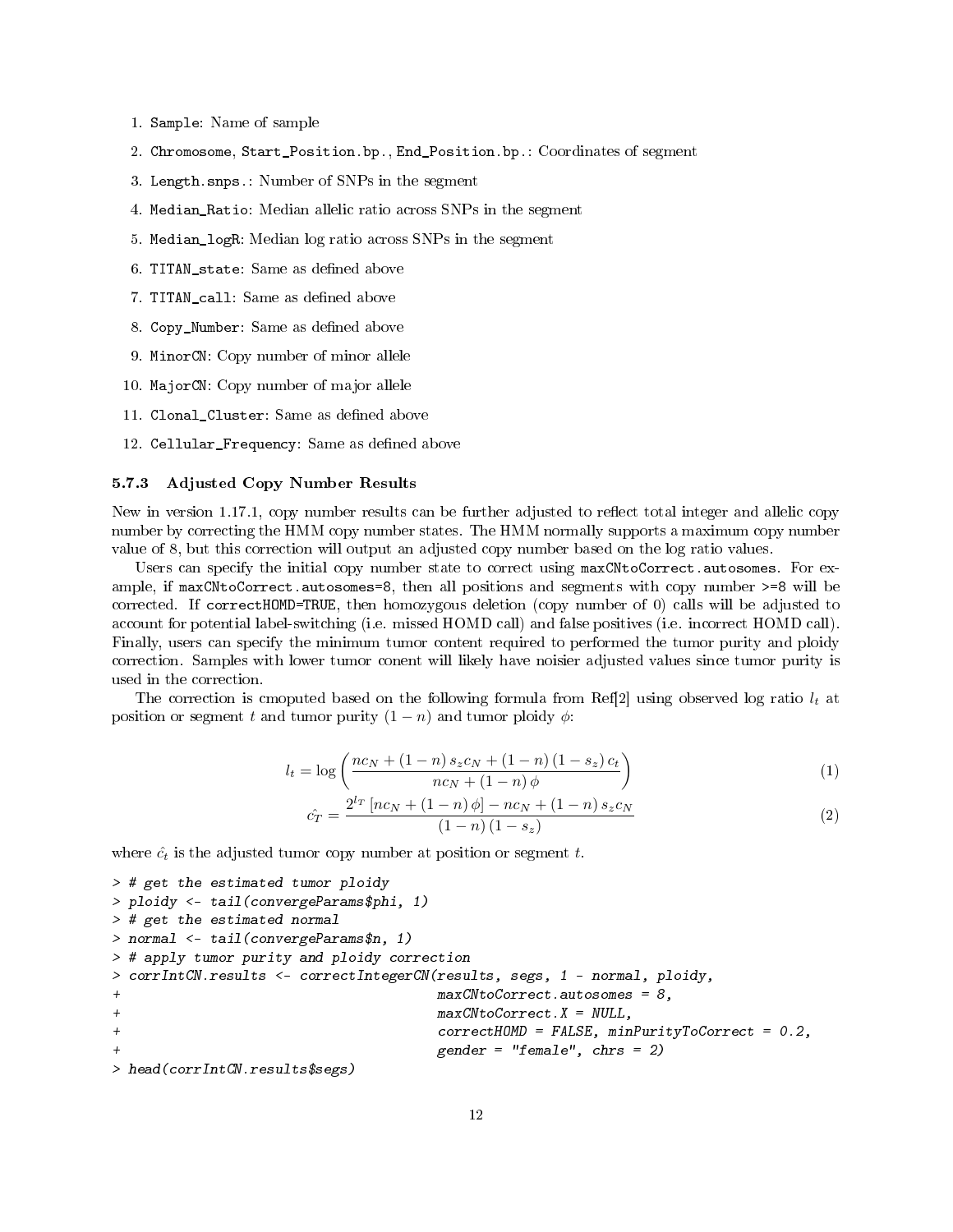|    |      |                |                | Sample Chromosome Start_Position.bp. End_Position.bp. Length.snp.           |             |          |                |              |          |
|----|------|----------------|----------------|-----------------------------------------------------------------------------|-------------|----------|----------------|--------------|----------|
| 1: | test | $\overline{2}$ |                | 55802                                                                       |             | 37796810 |                | 2617         |          |
| 2: | test | $\overline{2}$ |                | 37801146                                                                    |             | 37801146 |                | $\mathbf{1}$ |          |
| 3: | test | $\overline{2}$ |                | 37811950                                                                    |             | 37875052 |                | 74           |          |
| 4: | test | $\overline{2}$ |                | 37887950                                                                    |             | 37887950 |                | 1            |          |
| 5: | test | $\overline{2}$ |                | 37893503                                                                    |             | 59989919 |                | 1789         |          |
| 6: | test | $\overline{2}$ |                | 60088960                                                                    |             | 72371178 |                | 903          |          |
|    |      |                |                | Median_Ratio Median_logR TITAN_state TITAN_call Copy_Number MinorCN MajorCN |             |          |                |              |          |
| 1: |      | 0.666667       | $-0.020484$    | $\mathbf{1}$                                                                | <b>DLOH</b> |          |                | $\Omega$     |          |
| 2: |      | 0.684211       | 0.074542       | 3                                                                           | HET         |          | $\overline{2}$ | 1            | 1        |
| 3: |      | 0.891813       | $-0.240157$    | 1                                                                           | DLOH        |          | $\mathbf{1}$   | 0            | 1        |
| 4: |      | 0.565217       | $-0.019779$    | 3                                                                           | <b>HET</b>  |          | $\overline{2}$ | 1            | 1        |
| 5: |      | 0.650000       | 0.012045       | $\mathbf{1}$                                                                | <b>DLOH</b> |          | $\mathbf{1}$   | $\Omega$     |          |
| 6: |      | 0.791667       | 0.542016       | 4                                                                           | <b>ALOH</b> |          | 3              | 0            | 3        |
|    |      |                |                | Clonal_Cluster Cellular_Prevalence logR_Copy_Number Corrected_Ratio         |             |          |                |              |          |
| 1: |      | $\overline{2}$ |                | 0.550828                                                                    | 1.011732    |          |                | 1,0000000    |          |
| 2: |      | NA             |                | NA                                                                          | 1.592411    |          |                | 0.7482152    |          |
| 3: |      | $\mathbf{1}$   |                | 1.000000                                                                    | 1.171895    |          |                | 1.0000000    |          |
| 4: |      | NA             |                | ΝA                                                                          | 1.456616    |          |                | 0.5899891    |          |
| 5: |      | $\overline{2}$ |                | 0.550828                                                                    | 1.094899    |          |                | 1.0000000    |          |
| 6: |      | $\overline{2}$ |                | 0.550828                                                                    | 2.750760    |          |                | 1,0000000    |          |
|    |      |                |                | Corrected_Copy_Number Corrected_Call Corrected_MajorCN Corrected_MinorCN    |             |          |                |              |          |
| 1: |      |                | 1              | HETD                                                                        |             |          |                |              | $\Omega$ |
| 2: |      |                | 2              | NEUT                                                                        |             |          |                |              | 1        |
| 3: |      |                | 1              | HETD                                                                        |             |          |                |              | 0        |
| 4: |      |                | $\overline{2}$ | NEUT                                                                        |             |          |                |              | 1        |
| 5: |      |                | 1              | HETD                                                                        |             | 1        |                |              | $\circ$  |
| 6: |      |                | 3              | GAIN                                                                        |             | 3        |                |              | 0        |
|    |      |                |                | > # re-assign to results and segs objects                                   |             |          |                |              |          |

> results <- corrIntCN.results\$cn

```
> segs <- corrIntCN.results$segs
```
Both position-level (results) and segment-level (segs) results will have additional columns appended for the adjusted copy number results. The additional columns are the following:

- 1. logR\_Copy\_Number: Purity and ploidy corrected log ratios that have been converted to a decimal-based copy number value.
- 2. Corrected\_Copy\_Number: Purity and ploidy corrected total copy number rounded to the nearest integer.
- 3. Corrected\_Call: Copy number status of the total corrected copy number.
- 4. Corrected\_MajorCN: Purity and ploidy corrected integer (rounded) major copy number value.
- 5. Corrected\_MinorCN: Purity and ploidy corrected integer (rounded) minor copy number value.

#### 5.7.4 Estimated Model Parameters

Model parameters and summary values such as the number of clonal clusters and their corresponding cellular prevalence, normal contamination, ploidy, and the S\_Dbw validity index for model selection later.

```
> outparam <- paste("test_cluster02_params.txt", sep = "")
```

```
> outputModelParameters(convergeParams, results, outparam, S_Dbw.scale = 1)
```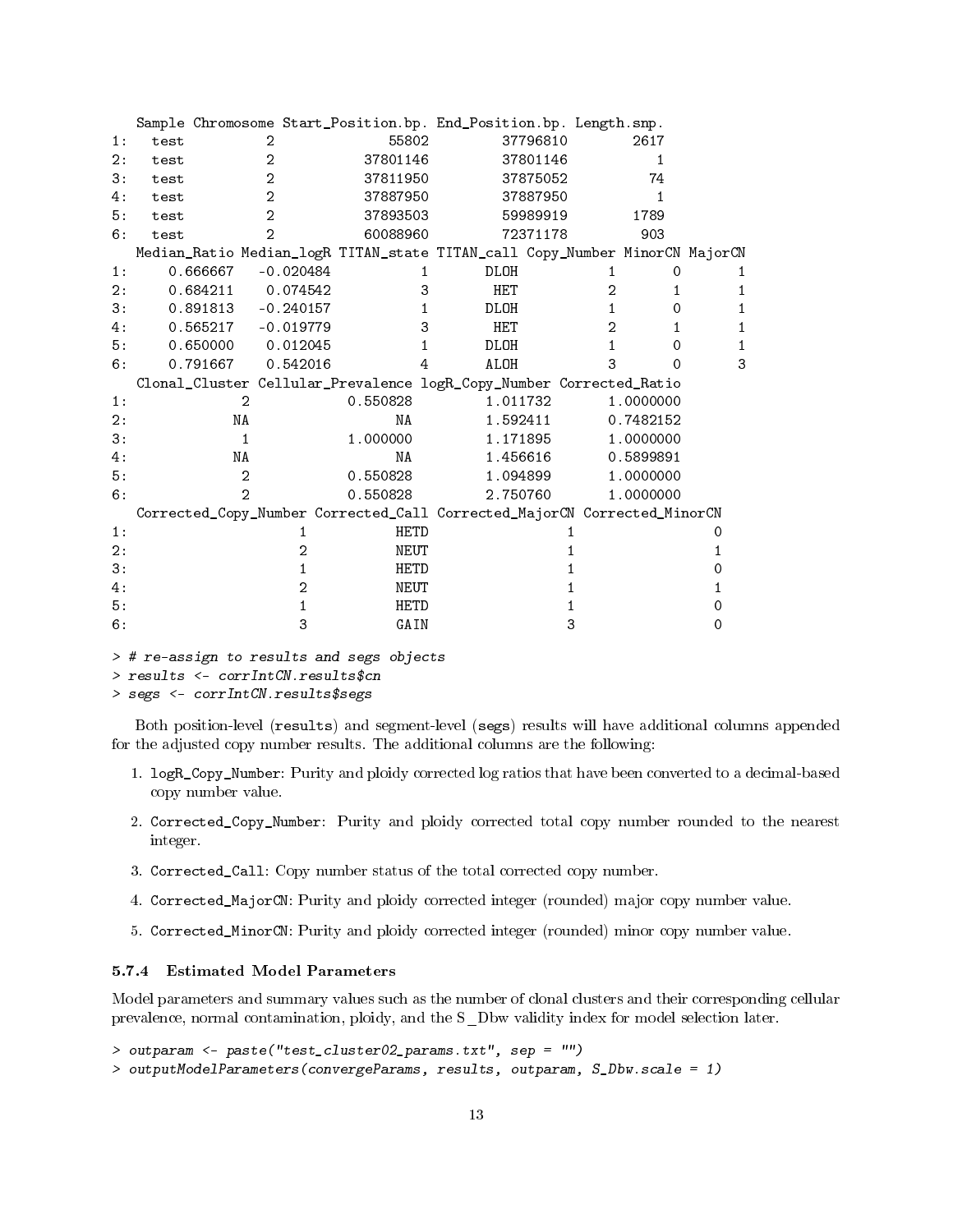The format of the parameter output file is the following:

- 1. Normal contamination estimate: proportion of normal content in the sample; tumour content is 1 minus this number
- 2. Average tumour ploidy estimate: average number of estimated copies in the genome; 2 represents diploid
- 3. Clonal cluster cellular prevalence: Z denotes the number of clonal clusters; each value (space-delimited) following are the cellular prevalence estimates for each cluster
- 4. Genotype binomial means for clonal cluster Z: set of 21 binomial estimated parameters for each specied cluster
- 5. Genotype Gaussian means for clonal cluster Z: set of 21 Gaussian estimated means for each specified cluster
- 6. Genotype Gaussian variance: set of 21 Gaussian estimated variances; variances are shared for across all clusters
- 7. Number of iterations: number of EM iterations needed for convergence
- 8. Log likelihood: complete data log-likelihood for current cluster run
- 9. S\_Dbw dens.bw: density component of S\_Dbw index
- 10. S Dbw scat: scatter component of S Dbw index
- 11. S\_Dbw validity index: used for model selection; choose run with optimal number of clusters based on lowest S\_Dbw index

Users may alter the S\_Dbw.scale argument to penalize higher number of clonal clusters.

```
> outputModelParameters(convergeParams, results, outparam, S_Dbw.scale = 10)
```
### 5.8 Plotting the results

Plot the results using 3 built in functions. For each chromosome, there is a separate plot function for the log ratios (CNA), allelic ratios (LOH), and cellular prevalence. Each function adds to an existing plot.

#### 5.8.1 Copy number alterations (log ratio)

Generate the figure of copy number alteration results by plotting the log ratios. Optionally, the data can be corrected by using the estimated ploidy. Otherwise, use ploidy=NULL.

```
> ploidy <- tail(convergeParams$phi, 1)
> ploidy
[1] 1.484361
> normal <- tail(convergeParams$n, 1)
> normal
[1] 0.216695
> plotCNlogRByChr(results, segs = segs, chr = 2, ploidy = ploidy, normal = normal,
                  vlim = c(-2, 2), cex = 0.25, xlab = "", main = "Chr 2")
```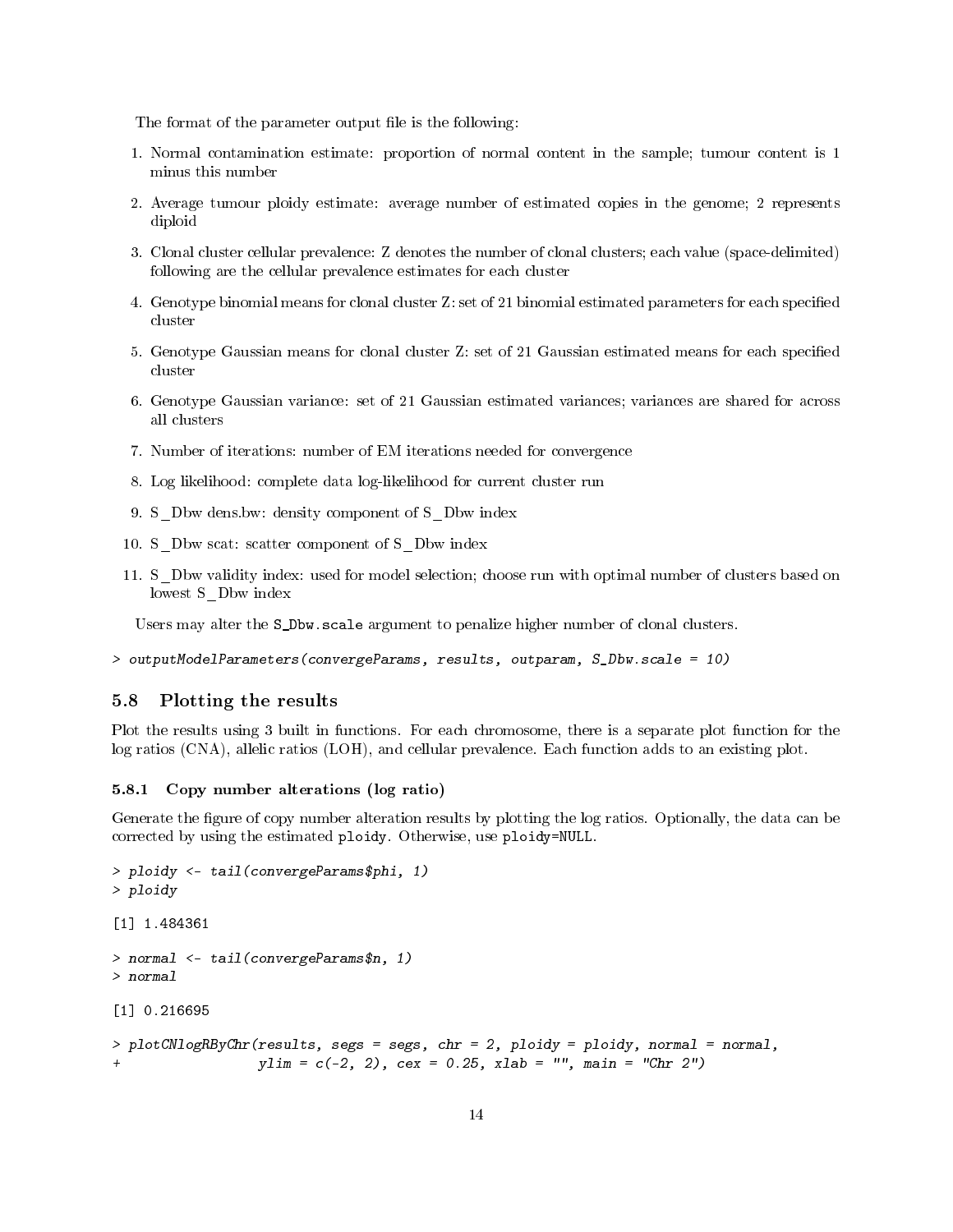

The Y-axis is based on log ratios. Log ratios are computed ratios between normalized tumour and normal read depths. Data points close to 0 represent diploid, above 0 are copy gains, below 0 are deletions. Bright Green - HOMD Green - DLOH Blue - HET, NLOH Dark Red - GAIN Red - ASCNA, UBCNA, BCNA

#### 5.8.2 Loss of heterozygosity (allelic ratio)

The loss of heterozygosity (LOH) results is shown by plotting the allelic ratio.

> plotAllelicRatio(results, chr = 2, ylim =  $c(0, 1)$ , cex = 0.25, + xlab = "", main = "Chr 2")





The Y-axis is based on allelic ratios. Allelic ratios are computed as RefCount/Depth. Data points close to 1 represent homozygous reference base, close to 0 represent homozygous non-reference base, and close to 0.5 represent heterozygous. Normal contamination influences the divergence away from 0.5 for LOH events. Grey - HET, BCNA Bright Green - HOMD Green - DLOH, ALOH Blue - NLOH Dark Red - GAIN Red - ASCNA, UBCNA

#### 5.8.3 Cellular prevalence and clonal clusters

One of the key features of TITAN is the estimation of cellular prevalence and the inference of clonal cluster membership. The estimated normal proportion is required for this plot. This can be obtained from convergeParams.

```
> norm <- tail(convergeParams$n, 1)
> norm # estimated normal contamination
```
[1] 0.216695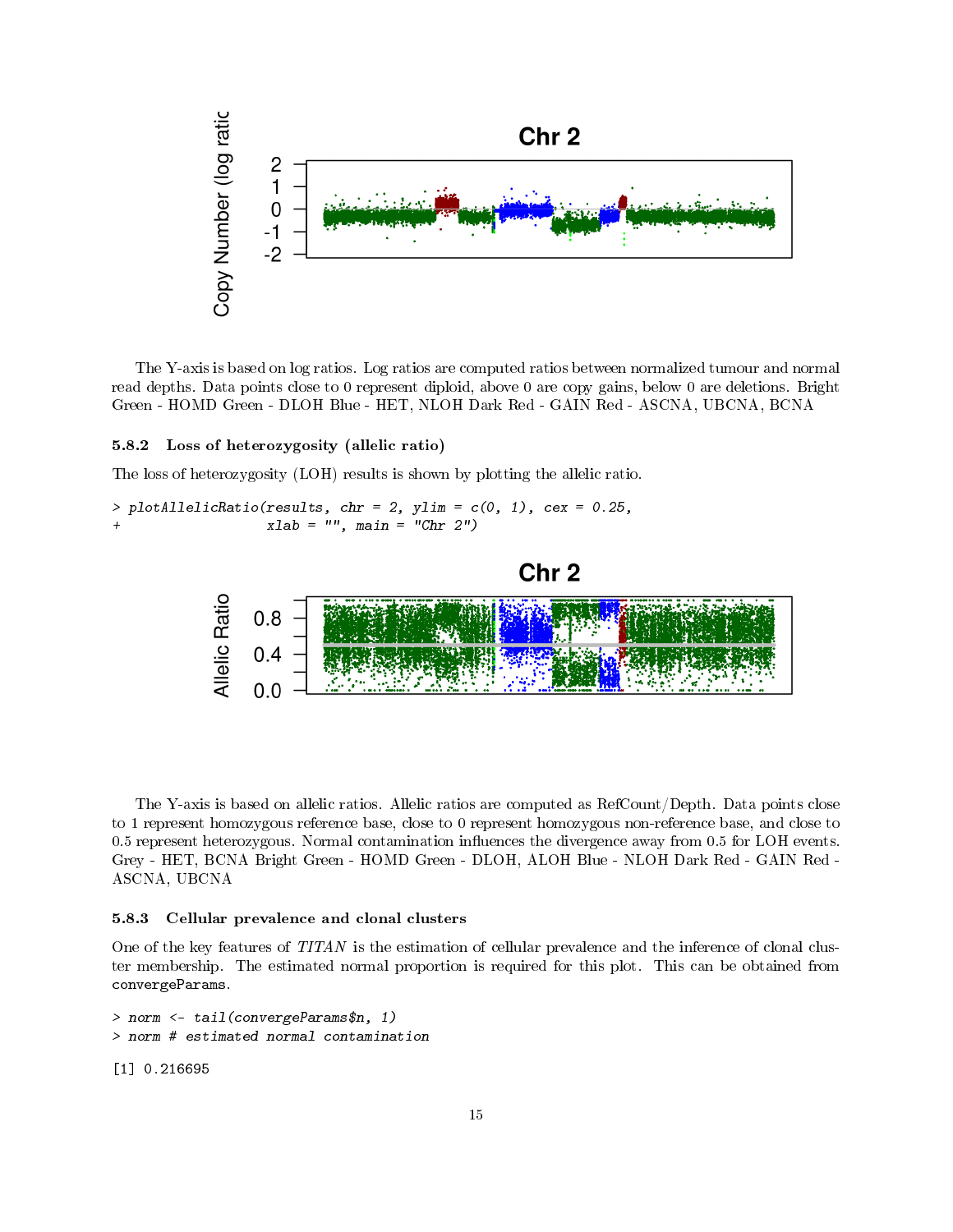> 1 - convergeParams\$s[, ncol(convergeParams\$s)] # estimated cellular prevalence

```
[1] 1.000000 0.550828
```

```
> plotCl onalFrequency(results, chr = 2, normal = norm, ylim = c(0, 1),cex = 0.25, xlab = "", main = "Chr 2")
```


The Y-axis is the cellular prevalence that includes the normal proportion. Therefore, the cellular prevalence here refers to the proportion in the sample (including normal). Lines are drawn for each data point indicating the cellular prevalence. Heterozygous diploid are not shown because it is a normal genotype and is not categorized as being subclonal (this means 100% of cells are normal). The black horizontal line represents the tumour content labeled as "T". Each horizontal grey line represents the cellular prevalence of the clonal clusters labeled as Z1, Z2, etc. Colours are the sames for allelic ratio plots.

#### 5.8.4 Subclone profiles

New since TitanCNA v1.2.0, users can plot the copy number profiles for the predicted subclones. This function only works for solutions containing 1 or 2 clonal clusters.

```
> plotSubcloneProfiles(results, chr = 2, cex = 1, spacing = 2, main = "Chr 2")
```


Colours have the same definition as for the allelic ratio plots.

#### 5.8.5 Segment medians

For a cleaner visualization of copy number results, users can plot segment means of total copy number and allelic copy number results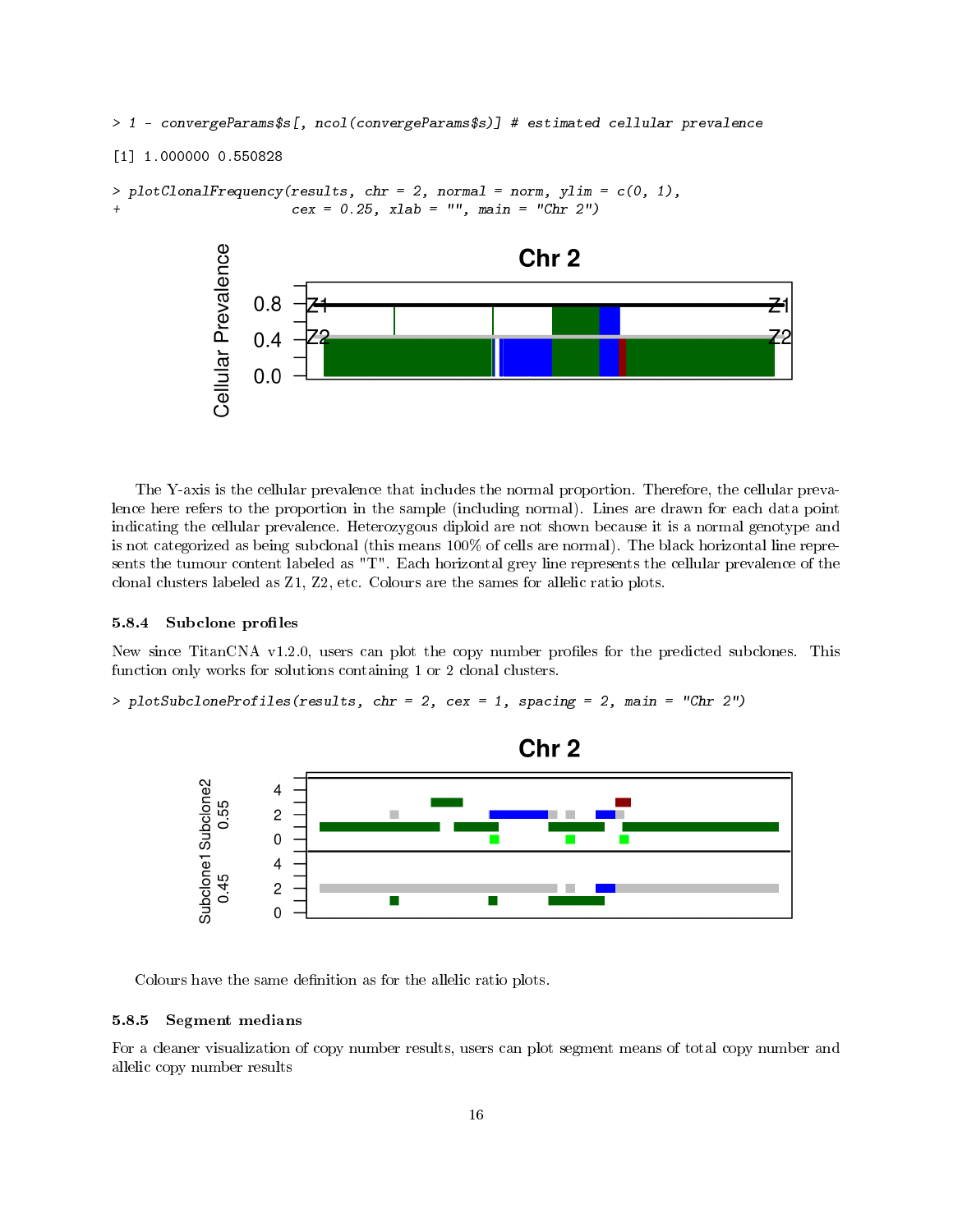> plotSegmentMedians(segs, chr=2, resultType = "LogRatio", plotType = "CopyNumber",  $plot.new = TRUE, ylim = c(0, 4), main="Chr 2")$ 





# 6 Session Information

The version number of R and packages loaded for generating the vignette

- R version 4.2.0 RC (2022-04-21 r82226), x86\_64-pc-linux-gnu
- Locale: LC\_CTYPE=en\_US.UTF-8, LC\_NUMERIC=C, LC\_TIME=en\_GB, LC\_COLLATE=C, LC\_MONETARY=en\_US.UTF-8, LC\_MESSAGES=en\_US.UTF-8, LC\_PAPER=en\_US.UTF-8, LC\_NAME=C, LC\_ADDRESS=C, LC\_TELEPHONE=C, LC\_MEASUREMENT=en\_US.UTF-8, LC\_IDENTIFICATION=C
- Running under: Ubuntu 20.04.4 LTS
- Matrix products: default
- BLAS: /home/biocbuild/bbs-3.16-bioc/R/lib/libRblas.so
- LAPACK: /home/biocbuild/bbs-3.16-bioc/R/lib/libRlapack.so
- Base packages: base, datasets, grDevices, graphics, methods, stats, utils
- Other packages: TitanCNA 1.35.0

Loaded via a namespace (and not attached): AnnotationDbi 1.59.0, BSgenome 1.65.0, Biobase 2.57.0, BiocFileCache 2.5.0, BiocGenerics 0.43.0, BiocIO 1.7.0, BiocParallel 1.31.0, Biostrings 2.65.0, DBI 1.1.2, DelayedArray 0.23.0, GenomeInfoDb 1.33.1, GenomeInfoDbData 1.2.8, GenomicAlignments 1.33.0, GenomicFeatures 1.49.1, GenomicRanges 1.49.0, IRanges 2.31.0, KEGGREST 1.37.0, Matrix 1.4-1, MatrixGenerics 1.9.0, R6 2.5.1, RCurl 1.98-1.6, RSQLite 2.2.13, Rcpp 1.0.8.3, Rsamtools 2.13.0, S4Vectors 0.35.0, SummarizedExperiment 1.27.1, VariantAnnotation 1.43.0, XML 3.99-0.9, XVector 0.37.0, assertthat 0.2.1, biomaRt 2.53.0, bit 4.0.4, bit64 4.0.5, bitops 1.0-7, blob 1.2.3, cachem 1.0.6, cli 3.3.0, codetools 0.2-18, compiler 4.2.0, crayon 1.5.1, curl 4.3.2, data.table 1.14.2, dbplyr 2.1.1, digest 0.6.29, dplyr 1.0.9, ellipsis 0.3.2, fansi 1.0.3, fastmap 1.1.0, filelock 1.0.2, foreach 1.5.2, generics 0.1.2, glue 1.6.2, grid 4.2.0, hms 1.1.1, httr 1.4.2, iterators 1.0.14, lattice 0.20-45, lifecycle 1.0.1, magrittr 2.0.3, matrixStats 0.62.0, memoise 2.0.1, parallel 4.2.0, pillar 1.7.0, pkgconfig 2.0.3, png 0.1-7, prettyunits 1.1.1, progress 1.2.2, purrr 0.3.4, rappdirs 0.3.3, restfulr 0.0.13, rjson 0.2.21, rlang 1.0.2, rtracklayer 1.57.0, stats4 4.2.0, stringi 1.7.6, stringr 1.4.0, tibble 3.1.6, tidyselect 1.1.2, tools 4.2.0, utf8 1.2.2, vctrs 0.4.1, xml2 1.3.3, yaml 2.3.5, zlibbioc 1.43.0